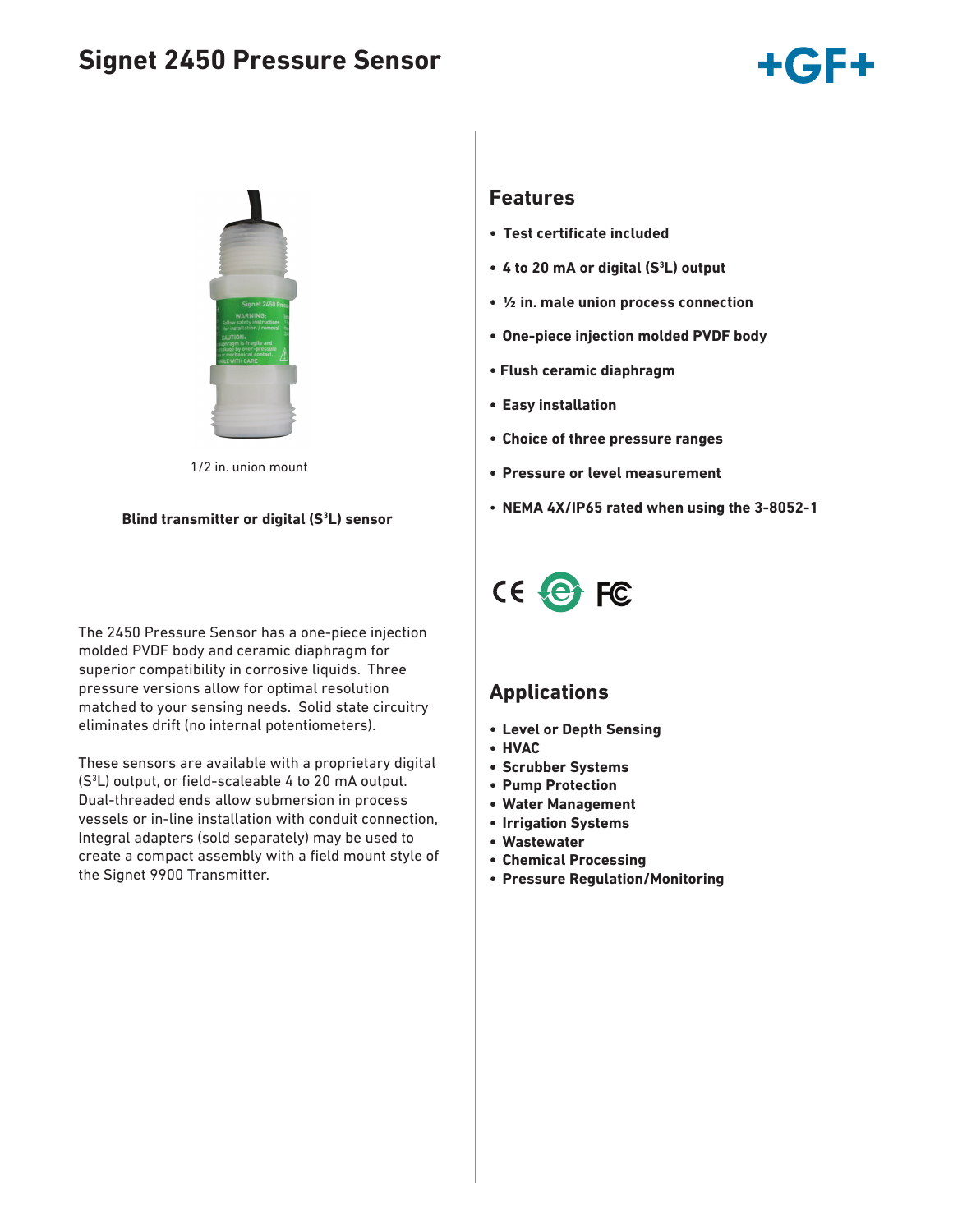# **Specifications**

|                                                         | General                                              |                                                                                                                                          |                                                                     |  |  |  |
|---------------------------------------------------------|------------------------------------------------------|------------------------------------------------------------------------------------------------------------------------------------------|---------------------------------------------------------------------|--|--|--|
|                                                         | Output                                               | Digital (S <sup>3</sup> L) or 4 to 20 mA                                                                                                 |                                                                     |  |  |  |
| Accuracy                                                |                                                      |                                                                                                                                          |                                                                     |  |  |  |
|                                                         | For all pressure ranges<br>±1% of full scale @ 25 °C |                                                                                                                                          |                                                                     |  |  |  |
|                                                         | <b>Response Time</b>                                 | $< 100$ ms                                                                                                                               |                                                                     |  |  |  |
|                                                         | Sensing-End Connection                               | 1/2 in. union male thread (requires end connector and union nut)                                                                         |                                                                     |  |  |  |
|                                                         |                                                      |                                                                                                                                          | (See installation section for end connector and nut recommendation) |  |  |  |
|                                                         | Cable-end connection                                 | 3/4 in. NPT male thread                                                                                                                  |                                                                     |  |  |  |
|                                                         | <b>Wetted Materials</b>                              |                                                                                                                                          |                                                                     |  |  |  |
|                                                         | <b>Sensor Housing</b>                                | <b>PVDF</b>                                                                                                                              |                                                                     |  |  |  |
| Diaphragm                                               |                                                      | Ceramic                                                                                                                                  |                                                                     |  |  |  |
| Diaphragm Seal and Union O-ring                         |                                                      | <b>FKM</b>                                                                                                                               |                                                                     |  |  |  |
| <b>Electrical</b>                                       |                                                      |                                                                                                                                          |                                                                     |  |  |  |
|                                                         | <b>Power Requirements</b>                            |                                                                                                                                          |                                                                     |  |  |  |
| Digital (S <sup>3</sup> L)                              |                                                      | 5 to 6.5 VDC < 1.5 mA                                                                                                                    |                                                                     |  |  |  |
|                                                         | 4 to 20 mA                                           | 12 to 24 VDC ±10%, regulated                                                                                                             |                                                                     |  |  |  |
|                                                         | Cable Length                                         | 4.6 <sub>m</sub>                                                                                                                         | 15 <sub>ft</sub>                                                    |  |  |  |
|                                                         | Cable Type                                           |                                                                                                                                          |                                                                     |  |  |  |
|                                                         |                                                      | 3 cond. + shield, 22 AWG, PVC jacketed, Blk/Red/White/Shld<br>Serial ASCII, TTL level 9600 bps.                                          |                                                                     |  |  |  |
| Digital (S <sup>3</sup> L) Output                       |                                                      |                                                                                                                                          |                                                                     |  |  |  |
|                                                         |                                                      | Reverse polarity and short circuit protected.                                                                                            |                                                                     |  |  |  |
|                                                         | 4 to 20 mA Output                                    |                                                                                                                                          |                                                                     |  |  |  |
| Accuracy                                                |                                                      | $±32 \mu A$                                                                                                                              |                                                                     |  |  |  |
| Resolution                                              |                                                      | $< 5 \mu A$                                                                                                                              |                                                                     |  |  |  |
| Span                                                    |                                                      | 4 to 20 mA factory calibrated to operating ranges shown below                                                                            |                                                                     |  |  |  |
| Max. Loop Impedance                                     |                                                      | 100 Ω @ 12 V                                                                                                                             |                                                                     |  |  |  |
|                                                         |                                                      | 325 Q @ 18 V                                                                                                                             |                                                                     |  |  |  |
|                                                         |                                                      | 600 Q @ 24 V                                                                                                                             |                                                                     |  |  |  |
| <b>Max. Temperature/Pressure Rating</b>                 |                                                      | $-15$ $^{\circ}$ C to 85 $^{\circ}$ C                                                                                                    |                                                                     |  |  |  |
| <b>Operating Temperature</b>                            |                                                      | $-20$ $^{\circ}$ C to 100 $^{\circ}$ C                                                                                                   | 5 °F to 185 °F<br>-4 °F to 212 °F                                   |  |  |  |
| <b>Storage Temperature</b><br><b>Operating Pressure</b> |                                                      |                                                                                                                                          |                                                                     |  |  |  |
|                                                         |                                                      |                                                                                                                                          |                                                                     |  |  |  |
|                                                         | -XU                                                  | $0$ to $0.7$ bar                                                                                                                         | 0 to 10 psig                                                        |  |  |  |
|                                                         | -XL                                                  | $0$ to 3.4 bar                                                                                                                           | 0 to 50 psig                                                        |  |  |  |
|                                                         | $-XH$                                                | $0$ to 17 bar                                                                                                                            | $0$ to $250$ psig                                                   |  |  |  |
| Vacuum Range                                            |                                                      |                                                                                                                                          |                                                                     |  |  |  |
|                                                         | -XU                                                  | $-0.1$ to $0.7$ bar                                                                                                                      | $-1.5$ to 10 psi                                                    |  |  |  |
|                                                         | $-XL$                                                | $-0.41$ to 3.4 bar                                                                                                                       | $-6$ to $50$ psi                                                    |  |  |  |
|                                                         | -XH                                                  | -0.96 to 17.2 bar                                                                                                                        | $-14.6$ to 250 psi                                                  |  |  |  |
|                                                         | Proof Pressure                                       |                                                                                                                                          |                                                                     |  |  |  |
|                                                         | $-XU$ :                                              | 1.4 <sub>bar</sub>                                                                                                                       | 20 psig                                                             |  |  |  |
|                                                         | -XL                                                  | 5.2 <sub>bar</sub>                                                                                                                       | 75 psig                                                             |  |  |  |
|                                                         | $-XH$                                                | 20.7 bar                                                                                                                                 | 300 psig                                                            |  |  |  |
|                                                         | <b>Shipping Weight</b>                               |                                                                                                                                          |                                                                     |  |  |  |
|                                                         |                                                      | 0.150 kg                                                                                                                                 | $0.33$ lb                                                           |  |  |  |
|                                                         | <b>Standards and Approvals</b>                       |                                                                                                                                          |                                                                     |  |  |  |
|                                                         |                                                      | CE, FCC                                                                                                                                  |                                                                     |  |  |  |
|                                                         |                                                      | RoHS compliant, China RoHS                                                                                                               |                                                                     |  |  |  |
|                                                         |                                                      | Manufactured under ISO 9001 for Quality and ISO 14001 for Environmental Management<br>and OHSAS 18001 for Occupational Health and Safety |                                                                     |  |  |  |

See Temperature and Pressure graphs for more information.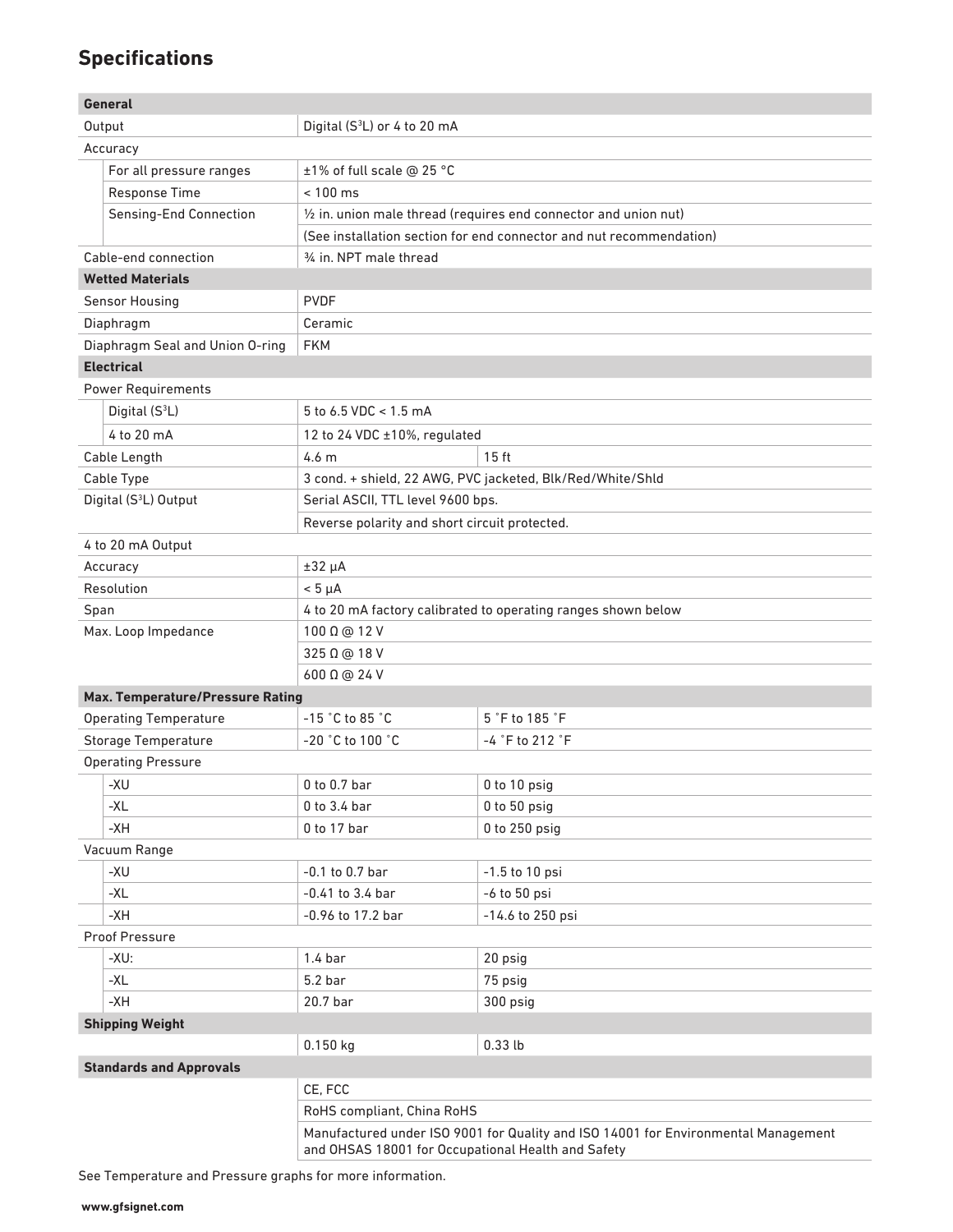### **Dimensions**



\* The capillary tube located at the rear of the sensor must be exposed to the atmosphere.

## **Temperature/Pressure Graphs**

#### **Note:**

The pressure/temperature graphs are specifically for the Signet sensor. During system design the specifications of all components must be considered. In the case of a metal piping system, a plastic sensor will reduce the system specification. When using a PVDF sensor in a PVC piping system, the fitting will reduce the system specification.



#### **Application Tips**

- These sensors can also be used for tank level measurements.
- Place a ball valve between tank and 2450 sensor for maintenance ease.
- Back end of sensor must be exposed to atmospheric pressure.
- To extend the cable, use a 3-conductor shielded cable & junction box.
- For submersible sensor mounting, always use the 3-2250 Submersible Hydrostatic Pressure Sensor.
- EPDM available contact special order